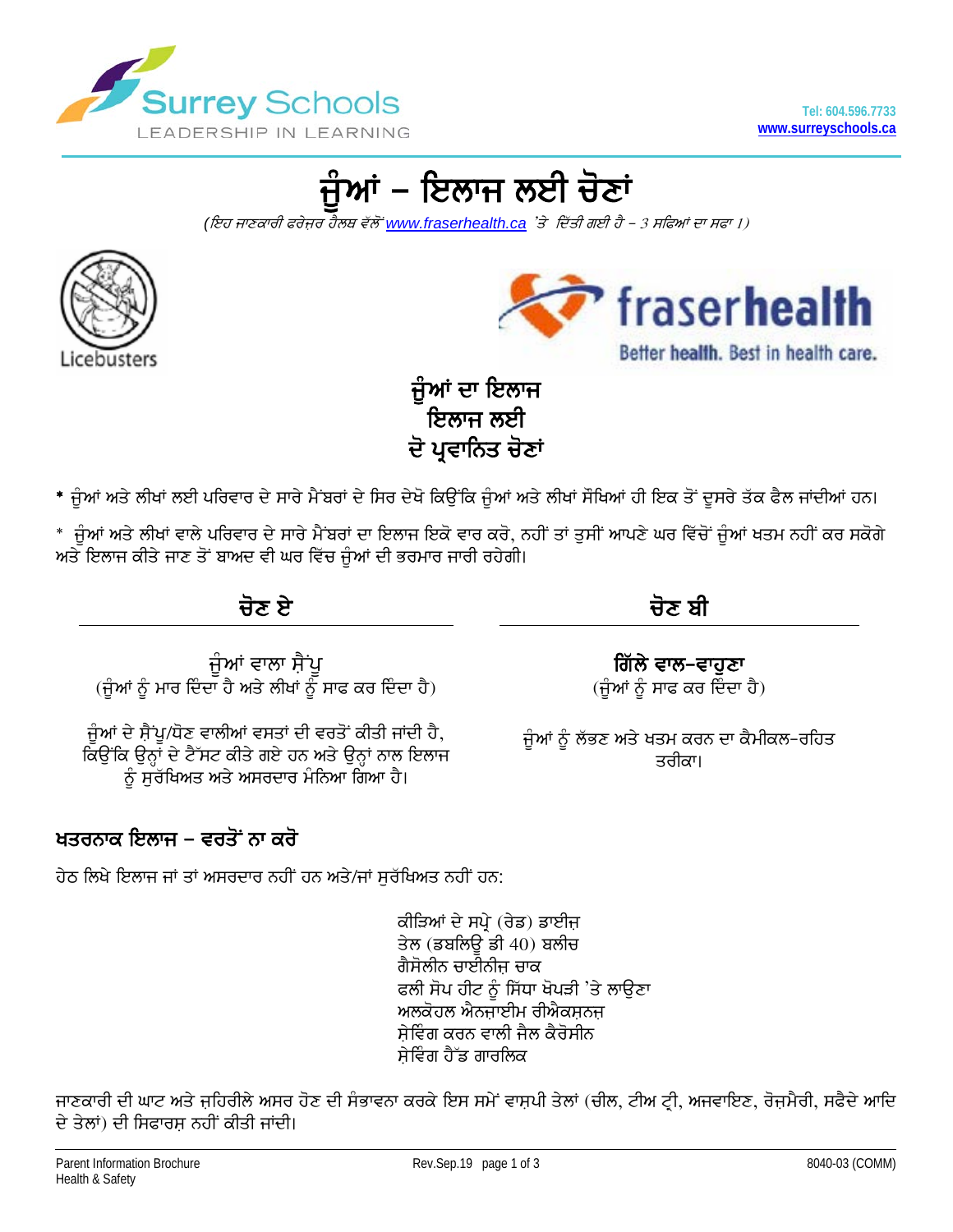

# ਜੁੰਆਂ – ਇਲਾਜ ਲਈ ਚੋਣਾਂ

(ਇਹ ਜਾਣਕਾਰੀ ਫਰੇਜ਼ਰ ਹੈਲਥ ਵੱਲੋਂ www.fraserhealth.ca 'ਤੇ ਦਿੱਤੀ ਗਈ ਹੈ – 3 ਸਫਿਆਂ ਦਾ ਸਫਾ 2)

## ਚੋਣ ਏ: ਕੈਮੀਕਲ ਸ਼ੈਂਪੁ ਨਾਲ ਇਲਾਜ ਜੁੰਆਂ ਨੂੰ ਮਾਰ ਦਿੰਦਾ ਹੈ ਅਤੇ ਲੀਖਾਂ ਨੂੰ ਸਾਫ ਕਰ ਦਿੰਦਾ ਹੈ।

ਇਹ ਚੋਣ ਸਿਰ ਦੀਆਂ ਜੁੰਆਂ ਮਾਰਨ ਲਈ ਜੁੰਆਂ ਦੇ ਖਾਸ ਸੈਂਪੂ ਦੀ ਦੋ ਵਾਰ ਵਰਤੋਂ ਕਰਦੀ ਹੈ, ਜਿਸ ਤੋਂ ਬਾਅਦ ਲੀਖਾਂ ਨੂੰ ਵਾਲਾਂ ਵਿੱਚੋਂ ਸਾਫ ਕੀਤਾ ਜਾਂਦਾ ਹੈ। ਹੋ ਸਕਦਾ ਹੈ ਜੁੰਆਂ ਮਾਰਨ ਵਾਲੀਆਂ ਕੁੱਝ ਵਸਤਾਂ ਛੋਟੇ ਬਾਲਾਂ ਜਾਂ ਗਰਭਵਤੀ ਔਰਤਾਂ ਲਈ ਸੁਰੱਖਿਅਤ ਨਾ ਹੋਣ। ਜੇ ਜੁੰਆਂ ਦੁਬਾਰਾ ਪੈ ਜਾਣ ਤਾਂ ਆਪਣੇ ਸਥਾਨਕ ਹੈਲਥ ਯੂਨਿਟ ਨਾਲ ਸੰਪਰਕ ਕਰੋ। ਆਪਣੇ ਫਾਰਮਾਸਿਸਟ ਕੋਲੋਂ ਜੁੰਆਂ ਦੇ ਸੈਂਪੂਆਂ ਬਾਰੇ ਪੁੱਛੋ।

### ਚੱਕਣ ਵਾਲੇ ਕਦਮ

## ਕਰੋ

### ਯਾਦ ਰੱਖੋ

1. ਸੁੱਕੇ ਵਾਲਾਂ 'ਤੇ ਜੁੰਆਂ ਦਾ ਸ਼ੈਂਪੁ ਲਾਉ। ਜੁੰਆਂ ਵਾਲੇ ਸਾਰੇ ਪਰਿਵਾਰ ਦੇ ਸਾਰੇ ਮੈਂਬਰਾਂ ਦਾ ਇਕ ਹੀ ਸਮੇਂ ਇਲਾਜ ਕਰੋ। ਹਿਦਾਇਤਾਂ ਨੂੰ ਧਿਆਨ ਨਾਲ ਪੜ੍ਹੋ।

2. ਲੀਖਾਂ ਨੂੰ ਸਾਫ ਕਰੋ, ਧਿਆਨ ਨਾਲ ਲੀਖਾਂ ਲਾਹੁਣ ਵਾਲੀ ਲੋਹੇ ਦੀ ਕੰਘੀ ਦੀ ਵਰਤੋਂ ਕਰਦਿਆਂ, ਜਾਂ ਆਪਣੀਆਂ ਉਂਗਲਾਂ ਨਾਲ ਇਕੱਲੇ ਇਕੱਲੇ ਵਾਲ ਵਿੱਚੋਂ ਲੀਖਾਂ ਨੂੰ ਲਾਹੋ।

3. ਜੇ ਪਹਿਲੇ ਇਲਾਜ ਤੋਂ ਬਾਅਦ 24-48 ਘੰਟਿਆਂ ਦੇ ਵਿਚਕਾਰ ਜਿਉਂਦੀਆਂ ਜੁੰਆਂ ਦਿਖਾਈ ਦੇਣ, ਤਾਂ ਉਸ ਸੈਂਪੂ ਨਾਲ ਜੁੰਆਂ ਨਾ ਮਰਨ ਜਾਂ ਜੁੰਆਂ ਦੇ ਬਹੁਤ ਜਿ਼ਆਦਾ ਹੋਣ ਦਾ ਸ਼ੱਕ ਕਰਨਾ ਚਾਹੀਦਾ ਹੈ। ਕਿਸੇ ਹੋਰ ਸ਼ੈਂਪੂ ਨਾਲ ਇਕਦਮ ਇਕ ਵਾਰ ਹੋਰ ਇਲਾਜ ਕਰਨ ਦੀ ਸਿਫਾਰਸਿ ਕੀਤੀ ਜਾਂਦੀ ਹੈ, ਅਤੇ ਉਸ ਤੋਂ ਸੱਤ ਦਿਨਾਂ ਬਾਅਦ ਇਕ ਵਾਰ ਹੋਰ ਇਲਾਜ ਕਰਨਾ ਚਾਹੀਦਾ ਹੈ।

4. ਪਹਿਲੀ ਵਾਰ ਸ਼ੈਂਪੂ ਵਰਤਣ ਤੋਂ 7-10 ਦਿਨਾਂ ਬਾਅਦ ਜੁੰਆਂ ਵਾਲਾ ਸ਼ੈਂਪੂ ਇਕ ਵਾਰ ਫਿਰ ਲਾਉ। ਕਦਮ ਦੋ ਨੂੰ ਦੁਹਰਾਉ।

5. ਜੇ ਜਿਊਂਦੀਆਂ ਜੂੰਆਂ ਜਾਂ ਨਵੀਆਂ ਲੀਖਾਂ ਲੱਭਣ ਤਾਂ ਚੋਣ ਬੀ ਵਰਤ ਕੇ ਦੇਖੋ। ਜੇ ਤੁਹਾਡੇ ਕੋਈ ਸਵਾਲ ਹੋਣ ਤਾਂ ਕਿਸੇ ਪਬਲਿਕ ਹੈਲਥ ਨਰਸ ਤੋਂ ਸਲਾਹ ਲਵੋ।

#### ਇਲਾਜ ਤੋਂ ਬਾਅਦ ਕਰਨ ਵਾਲੀਆਂ ਗੱਲਾਂ

\* ਪਿਛਲੇ 2-3 ਦਿਨਾਂ ਅੰਦਰ ਬਿਸਤਰੇ 'ਤੇ ਵਿਛਾਈਆਂ ਗਈਆਂ ਚਾਦਰਾਂ ਆਦਿ, ਤੋਲੀਏ ਅਤੇ ਹੋਰ ਕੱਪੜੇ, ਸਮੇਤ ਇਲਾਜ ਸਮੇਂ ਪਹਿਨੇ ਕੱਪੜੇ, ਗਰਮ ਪਾਣੀ ਵਿੱਚ ਧੋਓ।

\* ਮਸੀਨ ਵਿੱਚ ਧੋਤੇ ਜਾ ਸਕਣ ਵਾਲੇ ਸਾਰੇ ਕੱਪੜੇ, ਬਿਸਤਰੇ 'ਤੇ ਵਿਛਾਉਣ ਵਾਲੀਆਂ ਚਾਦਰਾਂ ਆਦਿ ਅਤੇ ਤੋਲੀਏ ਛੋਟੇ ਛੋਟੇ ਲੋਡਾਂ ਵਿੱਚ ਮਸੀਨ ਵਿੱਚ ਪਾ ਕੇ ਗਰਮ ਪਾਣੀ ਨਾਲ ਧੋਓ ਅਤੇ/ਜਾਂ ਗਰਮ ਡਰਾਇਰ ਵਿੱਚ 20 ਮਿੰਟਾਂ ਲਈ ਪਾਓ।

\* ਵਾਲਾਂ ਵਿੱਚ ਫੇਰਨ ਵਾਲੇ ਬੁਰਸਾਂ, ਕੰਘੀਆਂ ਅਤੇ ਵਾਲਾਂ ਵਿੱਚ ਵਰਤੀਆਂ ਹੋਰ ਚੀਜਾਂ (ਕਲਿੱਪ, ਰਿਬਨ ਆਦਿ) ਨੂੰ ਸਾਬਣ ਵਾਲੇ ਗਰਮ ਪਾਣੀ ਵਿੱਚ ਧੋਓ।

\* ਧੋਤੀਆਂ ਨਾ ਜਾ ਸਕਣ ਵਾਲੀਆਂ ਚੀਜ਼ਾਂ (ਜਿਵੇਂ ਕੰਬਲਾਂ, ਕੋਟਾਂ, ਸਿਰ 'ਤੇ ਪਹਿਨਣ ਵਾਲੀਆਂ ਚੀਜ਼ਾਂ, ਸਟੱਫਡ ਖਿਡਾਉਣਿਆਂ) ਦਾ ਇਲਾਜ 10 ਦਿਨਾਂ ਲਈ ਪਲਾਸਟਿਕ ਦੇ ਬੰਦ ਬੈਗ ਵਿੱਚ ਪਾਕੇ, ਜਾਂ ਗਰਮ ਡਰਾਇਰ ਵਿੱਚ 20 ਮਿੰਟਾਂ ਲਈ ਪਾ ਕੇ ਜਾਂ 48 ਘੰਟਿਆਂ ਲਈ ਫ੍ਰੀਜਰ ਵਿੱਚ ਰੱਖ ਕੇ ਜਾਂ ਪ੍ਰੈਸ ਕਰ ਕੇ ਕੀਤਾ ਜਾ ਸਕਦਾ ਹੈ।

\* ਇਸ ਗੱਲ ਦਾ ਕੋਈ ਸਬੂਤ ਨਹੀਂ ਹੈ ਕਿ ਸਿਰ ਦੀਆਂ ਜੁੰਆਂ ਤੋਂ ਖਹਿੜਾ ਛੁਡਾਉਣ ਲਈ ਘਰ ਦੀ ਵੱਡੀ ਸਫਾਈ ਕਰਨ ਦੀ ਲੋੜ ਹੈ। ਸਿਰਫ ਜੁੰਆਂ ਵਾਲੇ ਵਿਅਕਤੀ/ਵਿਅਕਤੀਆਂ ਦੇ ਸਿੱਧੇ ਸੰਪਰਕ ਵਿੱਚ ਆਈਆਂ ਚੀਜ਼ਾਂ ਨੂੰ ਧੋਣ ਦੀ ਲੋੜ ਹੈ।

\* ਵਰਤੀ ਗਈ ਚੋਣ ਅਨੁਸਾਰ ਇਲਾਜ ਨੂੰ ਦੁਹਰਾਓ।

\* ਬੱਚੇ ਨਾਲ ਸੰਪਰਕ ਵਿੱਚ ਆਉਣ ਵਾਲੇ ਲੋਕਾਂ- ਜਿਵੇਂ ਸਕੂਲ, ਬਰਾਉਨੀਜ਼, ਸਕਾਊਟ, ਖੇਡਾਂ ਦੀਆਂ ਟੀਮਾਂ, ਦੋਸਤਾਂ - ਨੂੰ ਦੱਸੋ ਕਿ ਬੱਚੇ ਦੇ ਜੁੰਆਂ/ਲੀਖਾਂ ਪਈਆਂ ਸਨ।

1. ਜੇ ਤੁਸੀਂ ਪਰਿਵਾਰ ਦੇ ਜੁੰਆਂ ਵਾਲੇ ਸਾਰੇ ਮੈਂਬਰਾਂ ਦਾ ਇਲਾਜ ਨਹੀਂ ਕਰਦੇ ਤਾਂ ਸਿਰਾਂ ਦੇ ਛੂਹਣ ਨਾਲ ਜੁੰਆਂ ਇਕ ਵਿਅਕਤੀ ਤੋਂ ਦੂਸਰੇ ਵਿਅਕਤੀ ਤੱਕ ਜਾ ਸਕਦੀਆਂ ਹਨ।

2. ਲੀਖਾਂ ਲਾਹਣ ਵਾਲੀਆਂ ਲੋਹੇ ਦੀਆਂ ਕੰਘੀਆਂ ਤੁਹਾਡੀ ਸਥਾਨਕ ਫਾਰਮੇਸੀ ਤੋਂ ਮਿਲ ਸਕਦੀਆਂ ਹਨ। ਜੇ ਇਹ ਵਾਲਾਂ ਵਿੱਚ ਖਿੱਚ ਪਾੳਂਦੀਆਂ ਹੋਣ ਤਾਂ ਹੋ ਸਕਦਾ ਹੈ ਕਿ ਪੁੱਠੀਆਂ ਹੋਣ। ਜੁੰਆਂ/ਲੀਖਾਂ ਨੂੰ ਸਾਬਣ ਵਾਲੇ ਗਰਮ ਪਾਣੀ ਵਿੱਚ ਰੱਖੋ। ਕੰਮ ਮੁੱਕਣ 'ਤੇ ਉਨ੍ਹਾਂ ਨੂੰ ਟੋਆਇਲੈੱਟ ਵਿੱਚ ਫਲੱਸ਼ ਕਰ ਦਿਉ।

3. ਦਵਾਈ ਨੂੰ ਛੋਟੇ ਬੱਚਿਆਂ ਦੀ ਪਹੁੰਚ ਤੋਂ ਦੂਰ ਰੱਖਣਾ ਚਾਹੀਦਾ ਹੈ। ਇਹ ਦਵਾਈਆਂ ਛੋਟੇ ਬਾਲਾਂ ਲਈ ਨਹੀਂ ਵਰਤੀਆਂ ਜਾ ਸਕਦੀਆਂ। ਗਰਭਵਤੀ ਜਾਂ ਬੱਚਿਆਂ ਨੂੰ ਦੁੱਧ ਚੁੰਘਾਉਂਦੀਆਂ ਮਾਂਵਾਂ ਨੂੰ ਜੁੰਆਂ ਵਾਲੀ ਦਵਾਈ ਆਪਣੇ ਡਾਕਟਰ ਨੂੰ ਪੁੱਛਣ ਤੋ<sup>:</sup> ਬਾਅਦ ਹੀ ਵਰਤਣੀ ਚਾਹੀਦੀ ਹੈ।

4. ਦੂਜਾ ਸੈਂਪੂ ਇਹ ਯਕੀਨੀ ਬਣਾਏਗਾ ਕਿ ਪਹਿਲੇ ਸੈਂਪੂ ਦੀ ਵਰਤੋਂ ਤੋਂ ਬਾਅਦ ਪੈਦਾ ਹੋਣ ਵਾਲੀਆਂ ਜੁੰਆਂ ਆਂਡੇ ਦੇ ਸਕਣ ਤੋਂ ਪਹਿਲਾਂ ਹੀ ਮਾਰੀਆਂ ਜਾ ਸਕਣ। ਦੋ ਸੈਂਪਆਂ ਦੀ ਵਰਤੋਂ ਅਤੇ ਬਾਅਦ ਵਿੱਚ ਲੀਖਾਂ ਸਾਫ ਕਰਨ ਲਈ ਸਿਰ ਨੂੰ ਦੇਖਣਾ ਇਹ ਯਕੀਨੀ ਬਣਾੳਣ ਦਾ ਸਭ ਤੋਂ ਵਧੀਆ ਤਰੀਕਾ ਹੈ ਕਿ ਸਿਰ ਦੀਆਂ ਜੰਆਂ ਖਤਮ ਹੋ ਗਈਆਂ ਹਨ।

5. ਗਿੱਲ੍ਹੇ ਵਾਲਾਂ ਵਿੱਚ ਕੰਘੀ ਫੇਰ ਕੇ ਜੂੰਆਂ ਨੂੰ ਵੱਡੀਆਂ ਹੋਣ ਅਤੇ ਹੋਰ ਜੂੰਆਂ ਪੈਦਾ ਕਰਨ ਤੋਂ ਪਹਿਲਾਂ ਸਿਰ ਵਿੱਚੋਂ ਬਾਹਰ ਕੱਢਣ ਨਾਲ ਜੁੰਆਂ ਦਾ ਜੀਵਨ-ਚੱਕਰ ਟੁੱਟ ਜਾਂਦਾ ਹੈ।